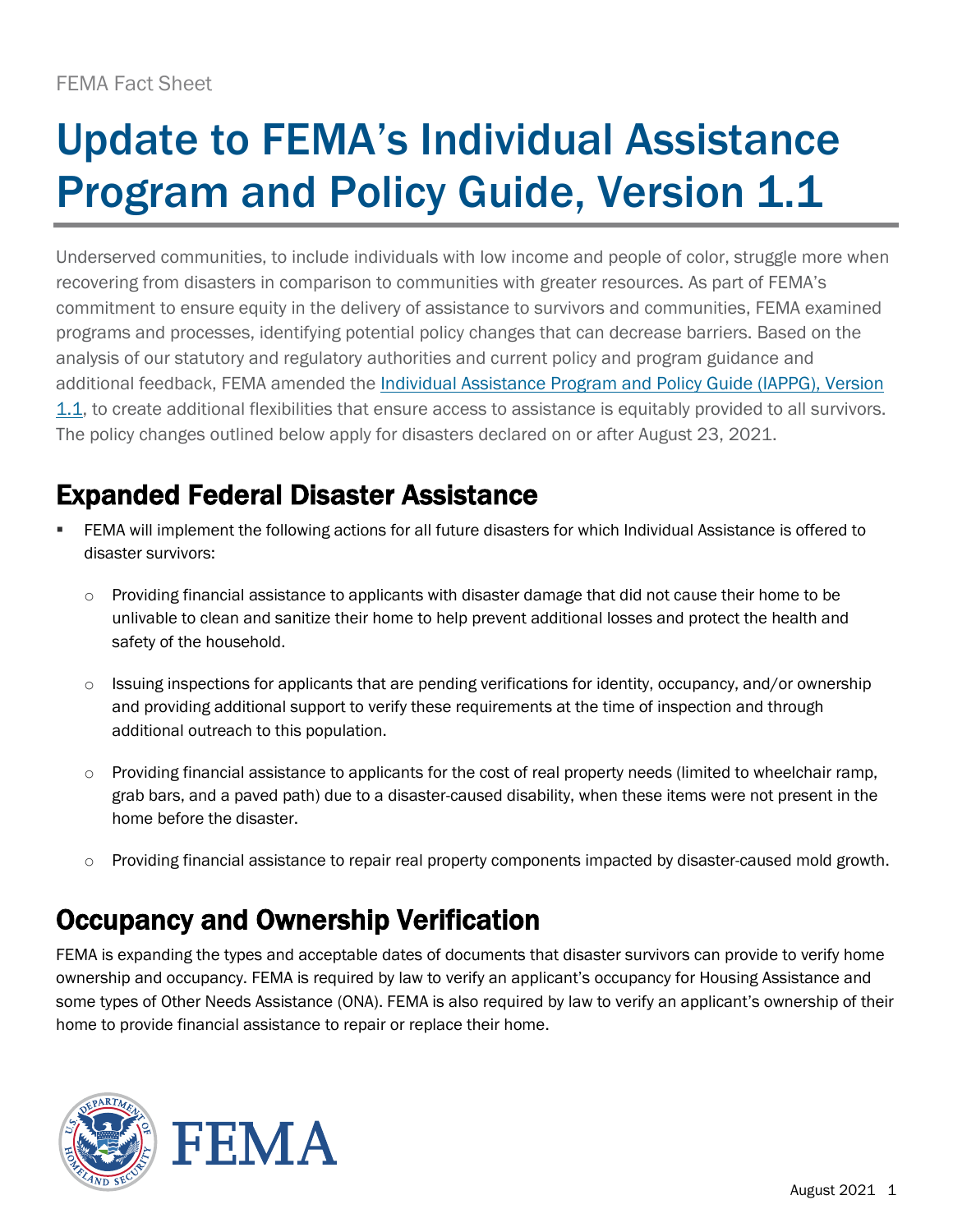FEMA has expanded the acceptable date range for most documents to one year prior to the start of the incident period for the declared disaster. FEMA will also accept documents dated after the disaster, within the period of assistance, when the documents clearly show that the applicant occupied or owned the home at the time of the disaster.

#### **Occupancy**

When FEMA is unable to verify an applicant's occupancy of their disaster-damaged primary residence, the applicant may submit documents to verify occupancy.

| <b>Documentation to Verify Occupancy</b>                                                                                                                                                                                                                                                                                                                                                                                                         |                                                                                                                                 |
|--------------------------------------------------------------------------------------------------------------------------------------------------------------------------------------------------------------------------------------------------------------------------------------------------------------------------------------------------------------------------------------------------------------------------------------------------|---------------------------------------------------------------------------------------------------------------------------------|
| <b>Document and Description</b>                                                                                                                                                                                                                                                                                                                                                                                                                  | <b>Acceptable Document Dates</b>                                                                                                |
| Utility Bills: Electric, gas, oil, trash, water/sewer<br>bills that reflect the name of the applicant or co-<br>applicant and the disaster-damaged residence<br>address.                                                                                                                                                                                                                                                                         | Utility bills must be dated within one year prior<br>to the disaster or within the period of<br>assistance.                     |
| Other Bills: Bank or credit card bill, phone bill,<br>cable/satellite bill, medical provider's bill, etc.,<br>that reflect the name of the applicant or co-<br>applicant and the disaster-damaged residence<br>address.                                                                                                                                                                                                                          | Bills or invoices must be dated within one year<br>prior to the disaster or within the period of<br>assistance.                 |
| <b>Employer's Documents: Pay stubs or similar</b><br>documents received before the disaster, or a<br>letter or other written statement from an<br>employer prepared after the disaster, that<br>reflects the name of the applicant or co-<br>applicant and the disaster-damaged residence<br>address. The letter or written statement must<br>include the name and telephone number of the<br>individual or organization providing verification. | Employer's documents must be dated within<br>one year prior to the disaster or within the<br>period of assistance.              |
| Lease/Housing Agreement: Copy of a written<br>lease, housing agreement, or a letter or other<br>written statement from the landlord that<br>includes:<br>the name of the applicant or co-applicant<br>$\bullet$<br>the landlord's contact information<br>$\bullet$<br>the basic terms of tenancy including:                                                                                                                                      | Documents must be current/effective during<br>the disaster incident period but may be dated<br>within the period of assistance. |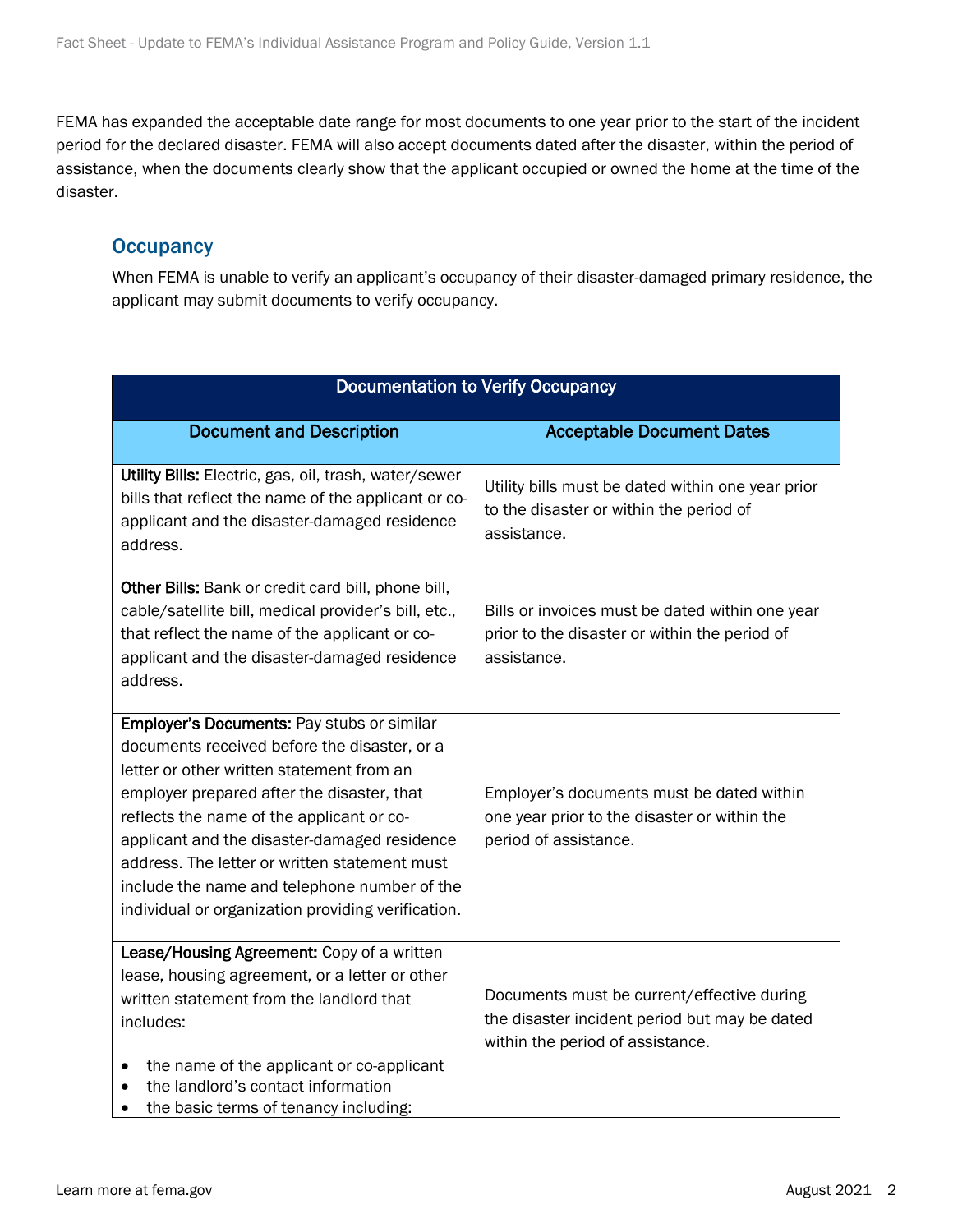| <b>Documentation to Verify Occupancy</b>                                                                                                                                                                                                                                                                                                                                                                                                                                                                                                                                                                                                                                                                                                                          |                                                                                                                                                 |
|-------------------------------------------------------------------------------------------------------------------------------------------------------------------------------------------------------------------------------------------------------------------------------------------------------------------------------------------------------------------------------------------------------------------------------------------------------------------------------------------------------------------------------------------------------------------------------------------------------------------------------------------------------------------------------------------------------------------------------------------------------------------|-------------------------------------------------------------------------------------------------------------------------------------------------|
| <b>Document and Description</b>                                                                                                                                                                                                                                                                                                                                                                                                                                                                                                                                                                                                                                                                                                                                   | <b>Acceptable Document Dates</b>                                                                                                                |
| the location of the pre-disaster unit,<br>$\circ$<br>duration of the lease confirming that the<br>$\circ$<br>applicant lived there at the time of the<br>disaster, and<br>signatures from both the applicant or<br>$\circ$<br>co-applicant and the landlord.<br>FEMA will accept a lease or housing agreement<br>without a signature from the landlord, but FEMA<br>must be able to verify the lease with the<br>landlord.                                                                                                                                                                                                                                                                                                                                        |                                                                                                                                                 |
| <b>Rent Receipts:</b> Copy of a rent receipt or bank<br>statement (with image of the cancelled rent<br>check) that reflects the name of the applicant<br>or co-applicant, the landlord's contact<br>information, and the address of the pre-disaster<br>housing unit.                                                                                                                                                                                                                                                                                                                                                                                                                                                                                             | Rent receipts must be dated within one year<br>prior to the disaster or within the period of<br>assistance.                                     |
| <b>Public Official's Documents: Documentation</b><br>received before the disaster from a public<br>official (e.g., Police Chief, Mayor, Postmaster,<br>state, local, tribal, or territorial government<br>official) that includes the name of the applicant<br>or co-applicant and the disaster-damaged<br>residence address or a letter or other written<br>statement prepared after the disaster that<br>includes the name of the applicant or co-<br>applicant, the disaster-damaged residence<br>address, and that the applicant or co-applicant<br>occupied the disaster-damaged dwelling at the<br>time of the disaster. The letter or written<br>statement must include the name and<br>telephone number of the public official<br>providing verification. | Public official's document must be dated within<br>one year prior to the disaster or within the<br>period of assistance.                        |
| Identification Cards: Driver's license, state-<br>issued ID card, or voter registration card that<br>reflects the name of the applicant or co-<br>applicant and the disaster-damaged residence<br>address.                                                                                                                                                                                                                                                                                                                                                                                                                                                                                                                                                        | Identification documents must be issued and<br>dated prior to the incident start date and<br>current (not expired) at the time of the disaster. |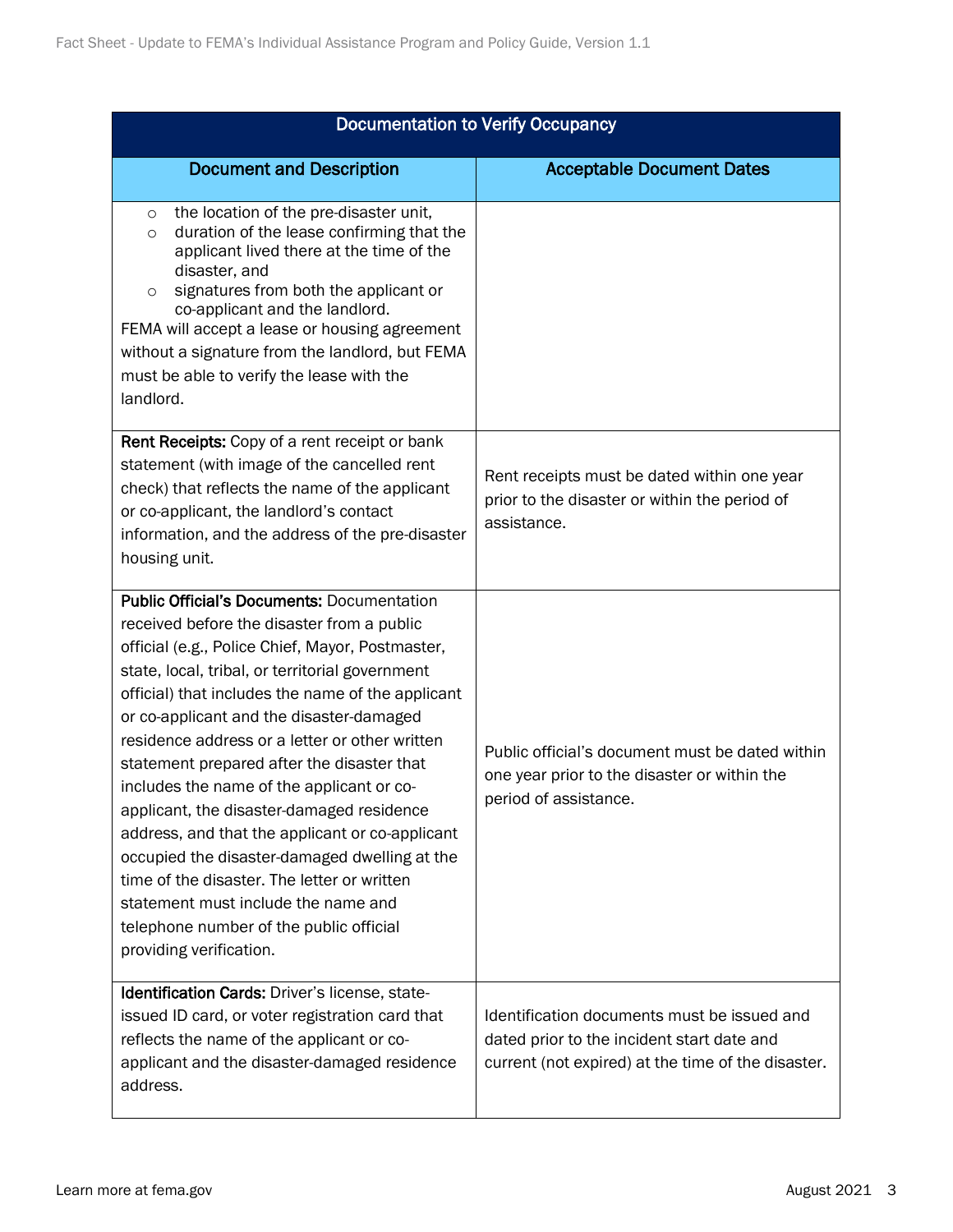| <b>Documentation to Verify Occupancy</b>                                                                                                                                                                                                                                                                                                                                                                                                                                                                                                                                                                                                                                                                                                                                   |                                                                                                                                              |
|----------------------------------------------------------------------------------------------------------------------------------------------------------------------------------------------------------------------------------------------------------------------------------------------------------------------------------------------------------------------------------------------------------------------------------------------------------------------------------------------------------------------------------------------------------------------------------------------------------------------------------------------------------------------------------------------------------------------------------------------------------------------------|----------------------------------------------------------------------------------------------------------------------------------------------|
| <b>Document and Description</b>                                                                                                                                                                                                                                                                                                                                                                                                                                                                                                                                                                                                                                                                                                                                            | <b>Acceptable Document Dates</b>                                                                                                             |
| <b>Social Service Organization Documents:</b><br>Documentation received before the disaster<br>from a social service organization that provided<br>pre-disaster services to the applicant (e.g.,<br>Center for Independent Living, Meals on<br>Wheels, the National Urban League) and<br>includes the name of the applicant or co-<br>applicant and the disaster-damaged residence<br>address or a letter or other written statement<br>from the organization prepared after the<br>disaster verifying that the applicant or co-<br>applicant occupied the disaster-damaged<br>dwelling address at the time of the disaster.<br>The letter or written statement must include the<br>name and telephone number of the individual<br>or organization providing verification. | The social service organization documents must<br>be dated within one year prior to the disaster or<br>within the period of assistance.      |
| <b>Local School Documents: Documentation</b><br>received from the school or school district<br>before the disaster that include the child's<br>disaster-damaged residence and the name of<br>the applicant or co-applicant, or a letter or other<br>written statement from the school or school<br>district prepared after the disaster verifying the<br>child's residence at the time of the disaster and<br>includes, in the case of a dependent, the name<br>of the applicant or co-applicant. The letter or<br>written statement must include the name and<br>telephone number of the individual or<br>organization providing verification.                                                                                                                            | The local school district documents must be<br>dated within one year prior to the disaster or<br>within the period of assistance.            |
| <b>Federal or State Benefit Documents:</b><br>Documents received before the disaster from a<br>federal or state agency that provided benefits to<br>the applicant (e.g., Supplemental Nutrition<br>Assistance Program (SNAP)) and includes the<br>name of the applicant or co-applicant and the<br>disaster-damaged residence address or a letter<br>or other written statement from the                                                                                                                                                                                                                                                                                                                                                                                   | The federal or state agency benefits documents<br>must be dated within one year prior to the<br>disaster or within the period of assistance. |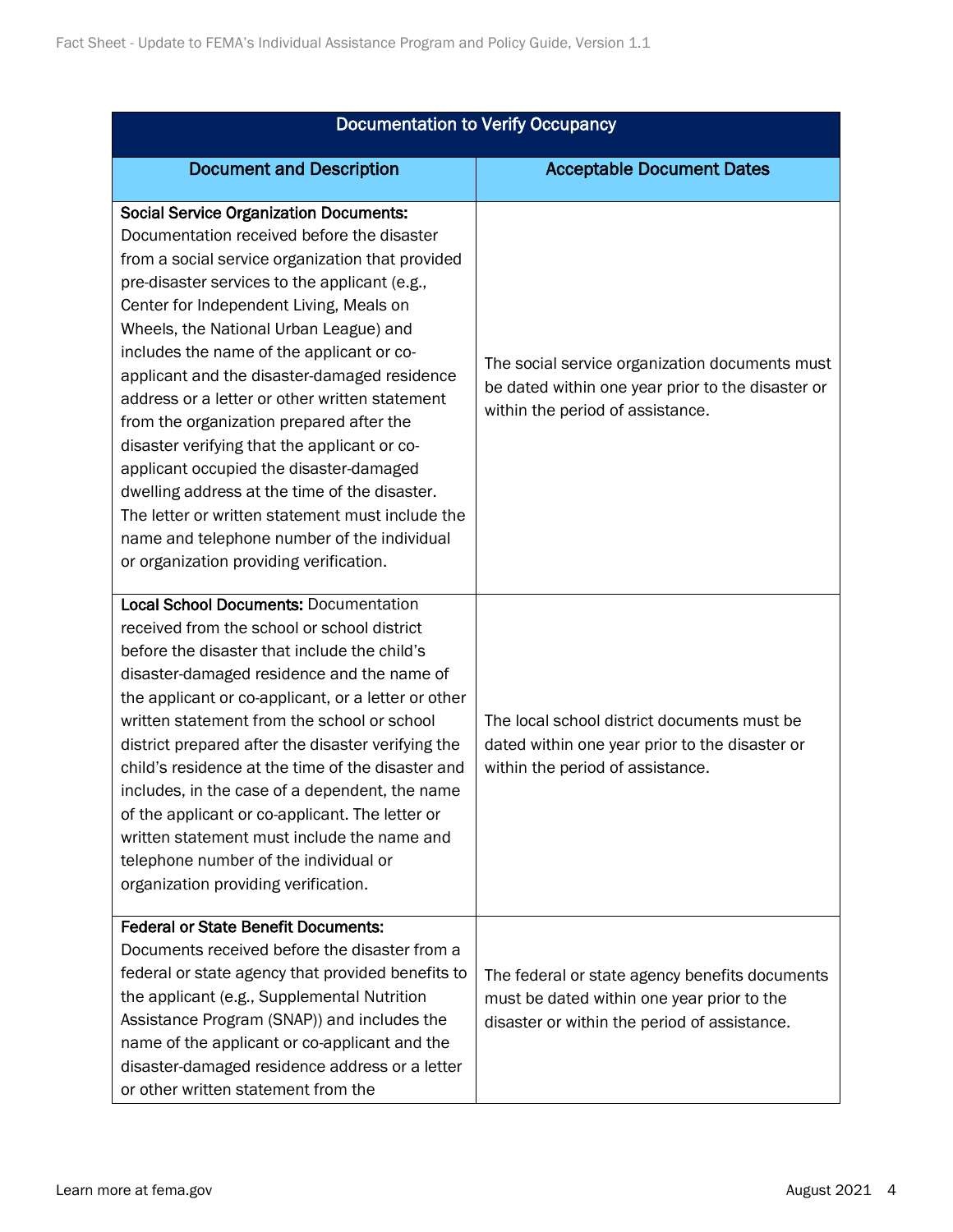| <b>Documentation to Verify Occupancy</b>                                                                                                                                                                                                                                                                                                                                                                                                                                                   |                                                                                                                                                       |
|--------------------------------------------------------------------------------------------------------------------------------------------------------------------------------------------------------------------------------------------------------------------------------------------------------------------------------------------------------------------------------------------------------------------------------------------------------------------------------------------|-------------------------------------------------------------------------------------------------------------------------------------------------------|
| <b>Document and Description</b>                                                                                                                                                                                                                                                                                                                                                                                                                                                            | <b>Acceptable Document Dates</b>                                                                                                                      |
| organization prepared after the disaster<br>verifying that the applicant or co-applicant<br>occupied the disaster-damaged dwelling<br>address at the time of the disaster. The letter or<br>written statement must include the name and<br>telephone number of the individual or<br>organization providing verification.                                                                                                                                                                   |                                                                                                                                                       |
| Motor Vehicle Registration: Copy of a motor<br>vehicle registration which shows that the<br>vehicle was registered to the applicant or co-<br>applicant at the disaster-damaged residence<br>address.                                                                                                                                                                                                                                                                                      | The motor vehicle registration must be issued<br>within one year prior to the disaster or within<br>the period of assistance                          |
| Affidavits of Residency or Other Court<br>Documentation: Copy of court documentation<br>which notes the name of the applicant or co-<br>applicant and the disaster-damaged residence<br>address.                                                                                                                                                                                                                                                                                           | Affidavits of residency or other court<br>documentation must be dated within one year<br>prior to the disaster or within the period of<br>assistance. |
| Mobile Home Park Documents: In the case of<br>mobile homes or travel trailers located in a<br>mobile home park, the applicant or co-applicant<br>may submit a letter or other written statement<br>from the park owner or manager, which states<br>that the applicant or co-applicant occupied the<br>disaster-damaged dwelling at the time of the<br>disaster. The letter or written statement must<br>include the name and telephone number of the<br>individual providing verification. | The mobile home park owner's or manager's<br>documents must be dated within the period of<br>assistance.                                              |

Additionally, FEMA may accept a written self-declarative statement as a last resort from survivors who lived in mobile homes or travel trailers and experience challenges with obtaining traditional forms of documentation. FEMA may also accept these statements as a last resort from applicants living in insular areas, islands, and tribal lands. Self-declarative statements may be written post-disaster but must be provided to FEMA in writing to be maintained in the applicant's file.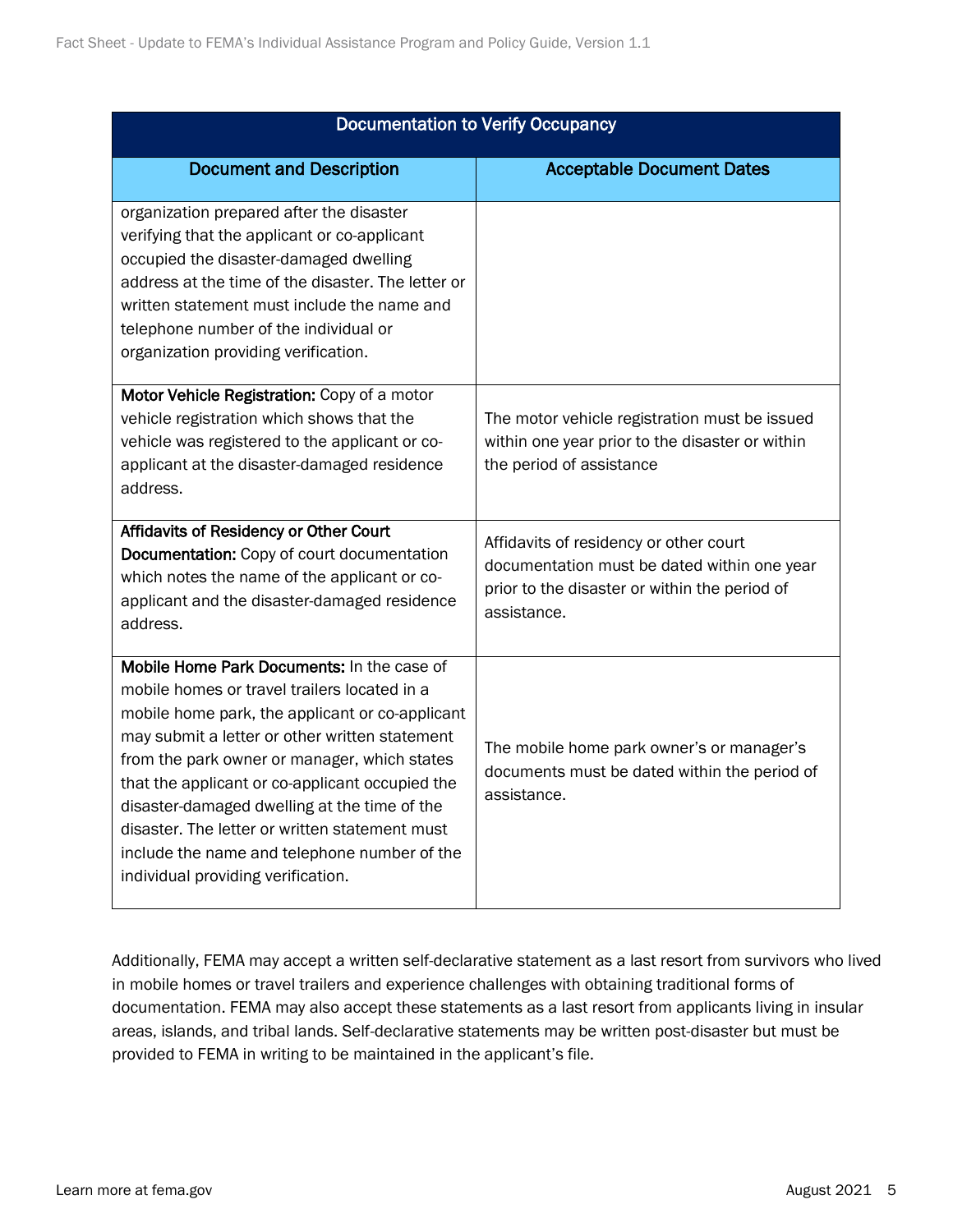#### **Ownership**

When FEMA is unable to verify an applicant's ownership of their disaster-damaged primary residence, the applicant may submit documents including deeds, mortgage documentation, property tax information, and bill of sale. FEMA will now accept the documents listed below to verify ownership.

| <b>Documentation to Verify Ownership</b>                                                    |                                                                                                                                                              |
|---------------------------------------------------------------------------------------------|--------------------------------------------------------------------------------------------------------------------------------------------------------------|
| <b>Document and Description</b>                                                             | <b>Acceptable Document Date</b>                                                                                                                              |
| Deed or Official Record: Original deed or deed<br>of trust to the property.                 | Deed must be current/effective during the<br>disaster incident period. Applicants may submit<br>a document that is dated within the period of<br>assistance. |
| Mortgage Documentation: Mortgage statement<br>or escrow analysis.                           | Mortgage statements or escrow documents<br>must be dated within one year prior to the<br>disaster or within the period of assistance.                        |
| Structural or real property insurance document,<br>bill, or payment record.                 | Documents must be dated within one year prior<br>to the disaster or within the period of<br>assistance.                                                      |
| Property tax receipts or property tax bill                                                  |                                                                                                                                                              |
| Manufactured home certificate of title                                                      |                                                                                                                                                              |
| <b>Real Estate Provisions</b>                                                               |                                                                                                                                                              |
| <b>Contract for Deed</b>                                                                    | Document must be current and/or effective<br>during the disaster incident period. Applicants                                                                 |
| <b>Land Installment Contract</b>                                                            | may submit a document that is dated within the<br>period of assistance.                                                                                      |
| Quitclaim Deed                                                                              |                                                                                                                                                              |
| Bill of Sale or Bond for Title                                                              |                                                                                                                                                              |
| Will or Affidavit of Heirship naming the applicant                                          |                                                                                                                                                              |
| heir to the property and a death certificate                                                |                                                                                                                                                              |
| Receipts for Major Repairs or Improvements:                                                 |                                                                                                                                                              |
| The applicant or co-applicant may submit                                                    | Major repair receipts must be dated within five                                                                                                              |
| receipts that show they were responsible for<br>major repairs, maintenance, or improvements | years prior to the disaster.                                                                                                                                 |
| (e.g., roof; HVAC; plumbing or other major utility                                          |                                                                                                                                                              |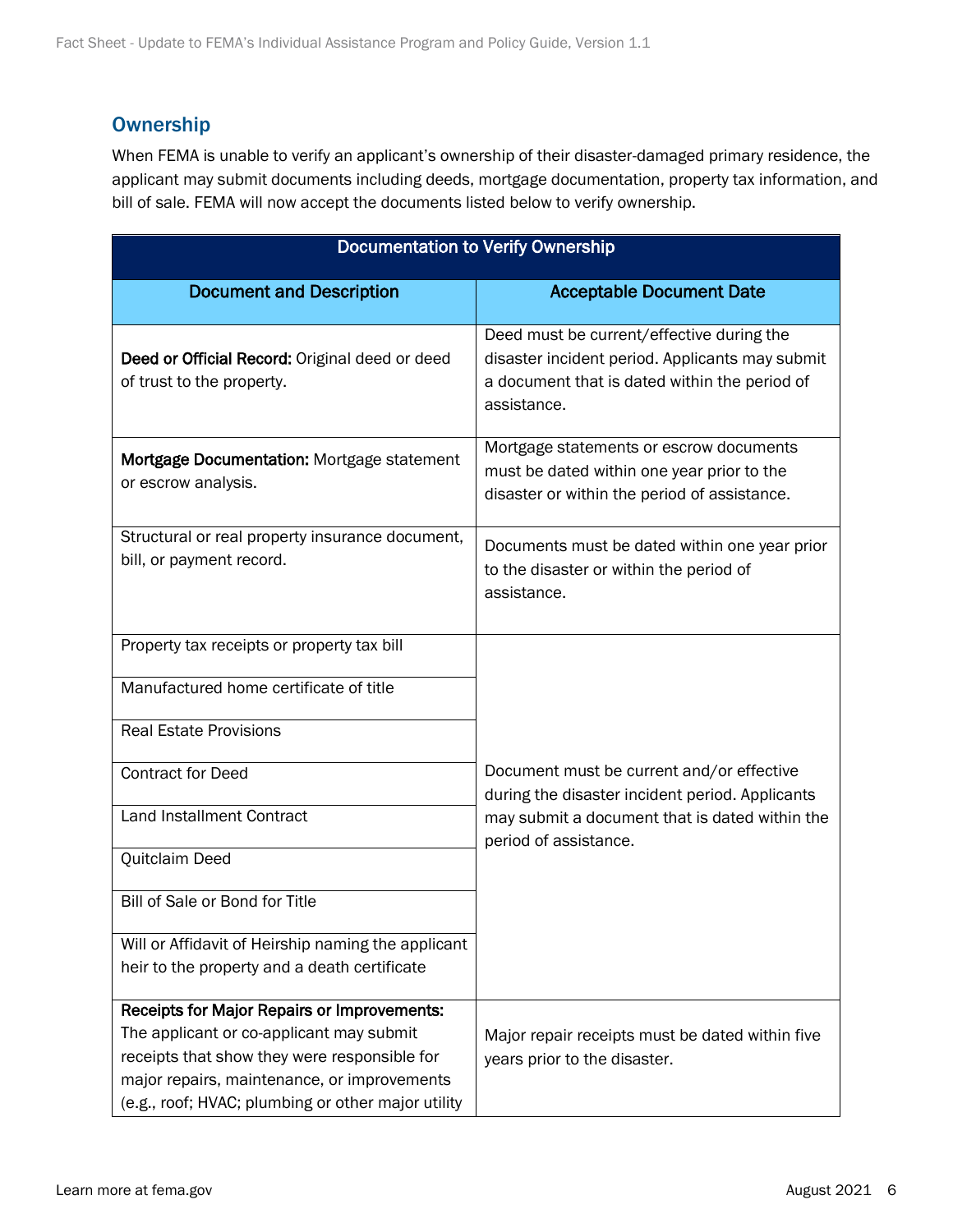| <b>Documentation to Verify Ownership</b>                                                                                                                                                                                                                                                                                                                                                                                                                                                                                                                                                                                                                                                                                               |                                                                                                                                     |
|----------------------------------------------------------------------------------------------------------------------------------------------------------------------------------------------------------------------------------------------------------------------------------------------------------------------------------------------------------------------------------------------------------------------------------------------------------------------------------------------------------------------------------------------------------------------------------------------------------------------------------------------------------------------------------------------------------------------------------------|-------------------------------------------------------------------------------------------------------------------------------------|
| <b>Document and Description</b>                                                                                                                                                                                                                                                                                                                                                                                                                                                                                                                                                                                                                                                                                                        | <b>Acceptable Document Date</b>                                                                                                     |
| repair or replacement such as water line, sewer,<br>well, or septic; solar panels; major mitigation<br>measures such as elevation; structural<br>component repair or replacement) to the<br>disaster-damaged residence address.                                                                                                                                                                                                                                                                                                                                                                                                                                                                                                        |                                                                                                                                     |
| Mobile Home Park Letter: In the case of mobile<br>homes or travel trailers located in a mobile<br>home park, the applicant or co-applicant may<br>submit a letter or other written statement from<br>the commercial or mobile park owner or<br>manager, which states that the applicant or co-<br>applicant owned the disaster-damaged dwelling<br>at the time of the disaster. The letter or written<br>statement must include the name and<br>telephone number of the individual providing<br>verification and must include how the individual<br>knows the applicant or co-applicant owned the<br>mobile home or travel trailer at the time of the<br>disaster (i.e., they had a copy of their ownership<br>documentation on file). | The commercial or mobile park owner's or<br>manager's letter or written statement must be<br>dated within the period of assistance. |
| Court Documents: If the applicant or co-<br>applicant was previously or is currently in a<br>legal dispute that is pertinent to the ownership<br>of the disaster-damaged residence, the<br>applicant may submit a copy of court<br>documentation that states the applicant owned<br>the disaster-damaged residence address.                                                                                                                                                                                                                                                                                                                                                                                                            | Court documentation must be dated within one<br>year prior to the disaster or within the period of<br>assistance.                   |
| Public Official's Letter: Public official's (i.e.,<br>state, local, tribal, or territorial government<br>official) letter or other written statement that<br>includes the name of the applicant or co-<br>applicant, the disaster-damaged residence<br>address, that the applicant or co-applicant<br>owned the disaster-damaged dwelling at the<br>time of the disaster, and the name and                                                                                                                                                                                                                                                                                                                                             | Public official's document must be dated within<br>the period of assistance.                                                        |